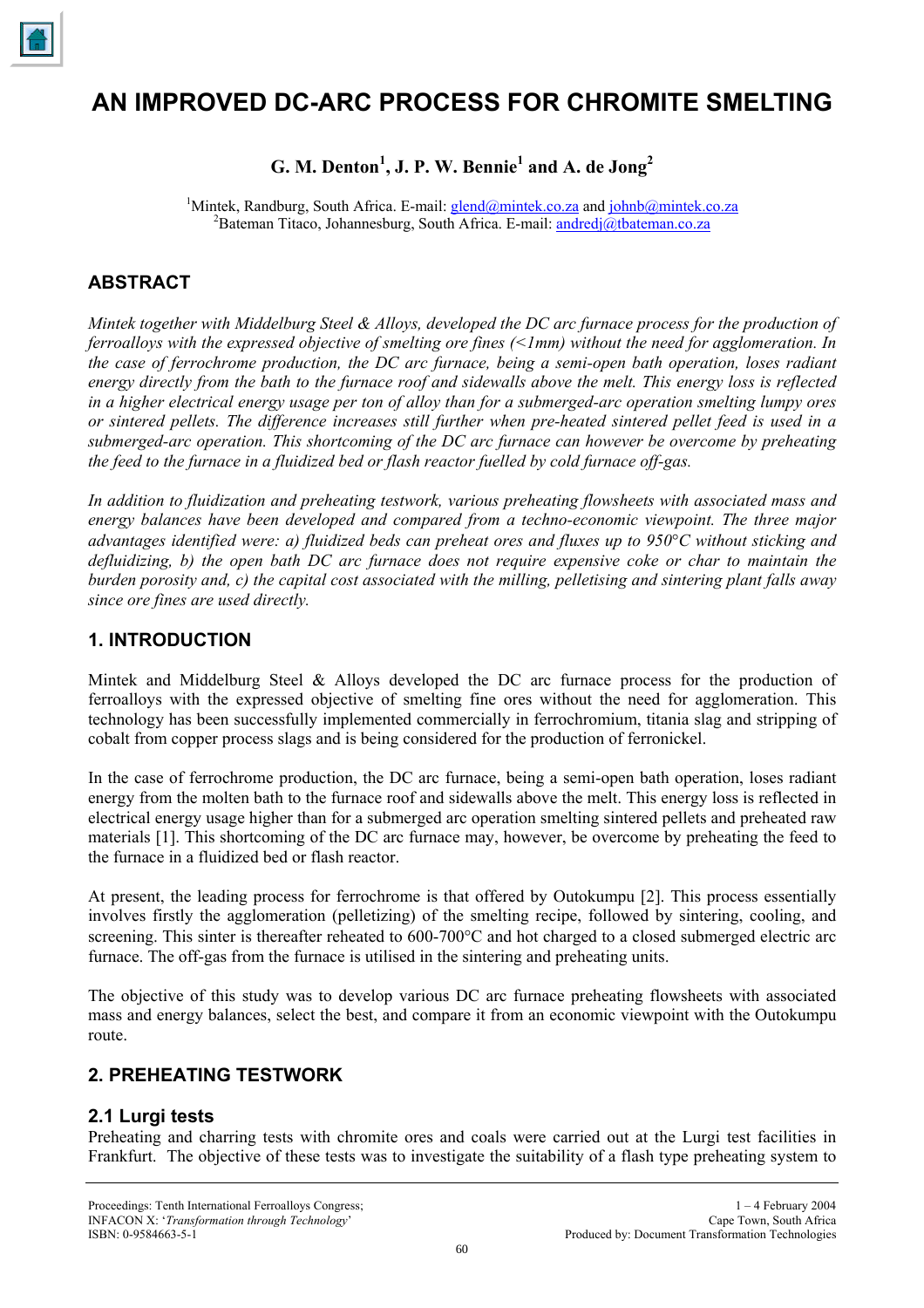pre-heat chromite ore as well as fluxes and coal/anthracite. A 50mm laboratory fluidized bed reactor (Figure 1) was used to give a first indication of the behaviour of the different materials charged.

Eleven tests were carried out to determine the behaviour of each of the components. Ore and coal were treated individually and in the form of material mixtures at the pre-heating temperature of 950°C. Three different chromites and three different reductants were tested. The analyses of the materials tested are given in Tables 1 and 2.



Figure 1. Diagram of the 50mm Fluidized Bed Test Facility (Courtesy Lurgi Outokumpu).

The 50mm laboratory fluidized bed reactor is a batch reactor without circulation, used predominantly for qualitative assessment of material behaviour under fluidizing conditions.

The test results proved to be very promising, as all materials could be heated up to  $\sim$ 950°C individually as well as in mixtures with low decrepitation and fines formation. Agglomeration of the fines did not occur.

| <b>Test</b><br><b>Material</b> | <b>Chromite</b><br>ore 1 | <b>Chromite</b><br>ore 2 | <b>Chromite</b><br>ore 3 | Anthracite | Coal 1   | Coal 2 | Lime<br>stone | Quartzite |
|--------------------------------|--------------------------|--------------------------|--------------------------|------------|----------|--------|---------------|-----------|
| Moisture %                     | 0.20                     | 0.19                     | 0.21                     | 5.77       | 0.71     | 1.21   | 0.2           | 0.23      |
| Volitiles %                    |                          |                          |                          | 11.4       | 25.7     | 26.4   | 43.4          |           |
| Ash %                          |                          |                          |                          | 14.2       | 18.7     | 15     |               |           |
| Chemical analysis % by mass    |                          |                          |                          |            |          |        |               |           |
| MgO                            | 7.0                      | 6.4                      | 7.1                      | 0.11       | 0.09     | 0.24   | 0.66          | 0.025     |
| Al <sub>2</sub> O <sub>3</sub> | 9.6                      | 10.4                     | 10.5                     | 4.22       | 4.94     | 4.51   | 0.13          | 0.43      |
| SiO <sub>2</sub>               | 4.9                      | 2.33                     | 1.9                      | 6.69       | 7.82     | 10.4   | 0.6           | 98.8      |
| CaO                            | 0.54                     | 0.2                      | 0.05                     | 0.55       | 0.74     | 0.69   | 53.4          | 0.025     |
| $Cr_2O_3$                      | 45.8                     | 44.3                     | 53.7                     |            | $\theta$ |        |               |           |
| Fe total                       | 19.6                     | 21.9                     | 13.8                     | 0.87       | 0.16     | 0.81   | 0.2           | 0.37      |
| $Fe2+$                         | 0.66                     | 0.88                     | 0.44                     |            |          |        |               |           |
| Cr/Fe                          |                          |                          |                          |            |          |        |               |           |
| C fixed                        |                          |                          |                          | 74.4       | 59.3     | 54.9   |               |           |
| C total                        | 0.13                     | 0.04                     | 0.05                     |            |          |        | ~11.8         | 0.10      |

Table 1. Chemical analysis of test materials.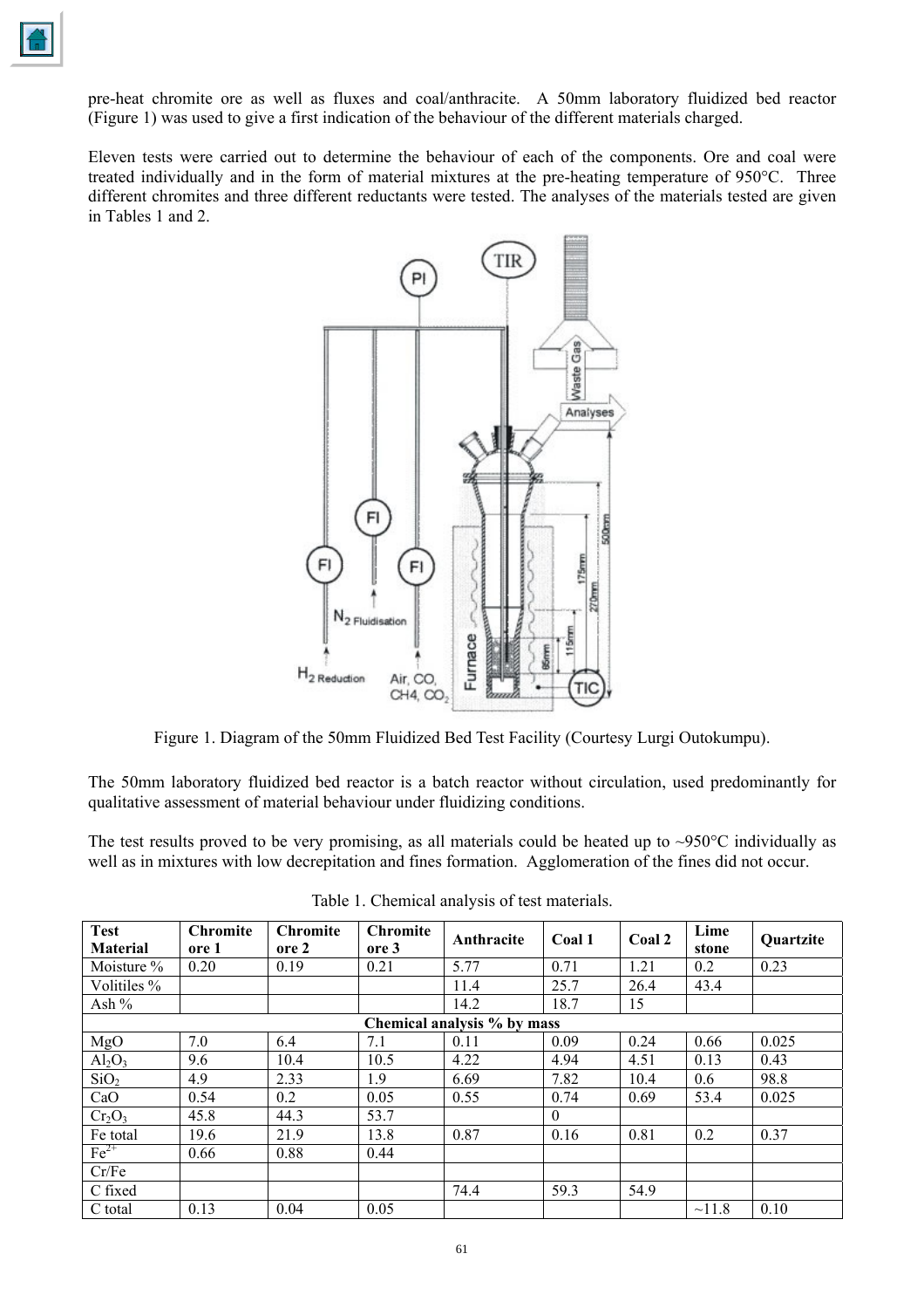| <b>Test</b><br><b>Material</b> | <b>Chromite</b><br>ore 1 | <b>Chromite</b><br>ore 2 | <b>Chromite</b><br>ore 3 | Anthracite | Coal 1 | Coal 2         | Lime<br>stone   | <b>Quartz</b> |
|--------------------------------|--------------------------|--------------------------|--------------------------|------------|--------|----------------|-----------------|---------------|
| Screen analysis, %             |                          |                          |                          |            |        |                |                 |               |
| $>0.5$ mm                      | 4.3                      | $\overline{0}$           | 0.7                      | 33.1       | 39.2   | 18.3           | 26.7            | 228.8         |
| $0.500$ to<br>$0.315$ mm       | 21.3                     | 0.5                      | 5.5                      | 20.3       | 26.7   | 19.4           | 12.2            | 20.9          |
| $0.315$ to<br>$0.200$ mm       | 28.6                     | 10.1                     | 18.2                     | 14.3       | 15.9   | 18.7           | 8.5             | 14.8          |
| $0.200$ to<br>$0.100$ mm       | 31                       | 58.5                     | 38.1                     | 15.3       | 13.2   | 24.6           | 7.7             | 14            |
| $0.100$ to<br>0.063            | 12                       | 27.8                     | 25.2                     | 4.6        | 2.9    | 9.3            | $7\phantom{.0}$ | 7.5           |
| $0.063$ to<br>0.045            | $\overline{2}$           | 2.3                      | 7.9                      | 3          | 0.9    | $\overline{4}$ | 4.4             | 3.5           |
| $0.045$ to<br>$0.032$ mm       | 0.5                      | 0.7                      | 2.9                      | 3.7        | 0.6    | 2.5            | 4.4             | 2.3           |
| $< 0.032$ mm                   | 0.3                      | 0.1                      | 1.5                      | 5.7        | 0.6    | 3.2            | 29.1            | 8.2           |
| Total                          | 100                      | 100                      | 100                      | 100        | 100    | 100            | 100             | 100           |

Table 2. Screen analysis of test materials.

In the ore preheating tests that were carried out under nitrogen fluidization, the ores were calcined and a small carry over of material was observed varying from 0.3 to 3.9 percent for the finest ore.

Coal was also preheated under nitrogen and produced a good char with a carry over of 0.9 to 4.3 per cent depending on the grading.

The tests with ore/coal/fluxes were aimed at determining the behaviour of a multi-component solid bed in a fluidized bed reactor paying special attention to decrepitation or agglomeration. The proportion of materials was as normally batched to a DC arc furnace for ferrochrome production. Neither decrepitation nor agglomeration occurred. In the case of ore in a reducing atmosphere a slight reduction of iron oxide was observed.

# **2.2 POLYSIUS AG POLCAL PILOT PLANT TESTS**

As a result of the encouraging results obtained by Lurgi, a pilot-scale test was arranged at the Polysius test centre at Neubeckem. The test regime was dictated by a simple flowsheet in which only chromite would be preheated using the DC arc furnace. Chromite ore types 1 and 2 were preheated to 950°C by thermal treatment in a 4-stage cyclone preheater with an integrated calcining loop (Figure 2). The tests were carried out at a continuous feed rate of 37 kg/h. In order to reach and maintain material temperatures of ~950°C, hot gas temperatures of approximately 1100°C in the calcining duct were required. The ores showed good flowability characteristics and again showed that there was little propensity to agglomerate or sinter at the test temperatures.

The hot gases required for preheating were generated in a combustion chamber and directed to the cyclones via a calcining duct (C3 to C6). To achieve constant temperatures in the calcining section natural gas was injected. The thermal process of the POLCAL plant [3] was monitored with the aid of thermocouples and pressure-measuring points distributed in the equipment. The exhaust gas was cleaned in a bag filter. The calcined material was collected below cyclone 1. The fine dusts from the filter  $(-5\%$  of feed) and the calcined material were weighed hourly.

The outcome of the tests was:

- The material can be calcined and heated to a temperature of approximately 950°C in the POLCAL without problems.
- Up to a gas temperature of approximately 1100 to 1150°C, the chromite can be thermally treated in the POLCAL plant without sintering and coating of the unit's interior.
- The loss of ignition of the product was  $0.5$  to  $1.3\%$ .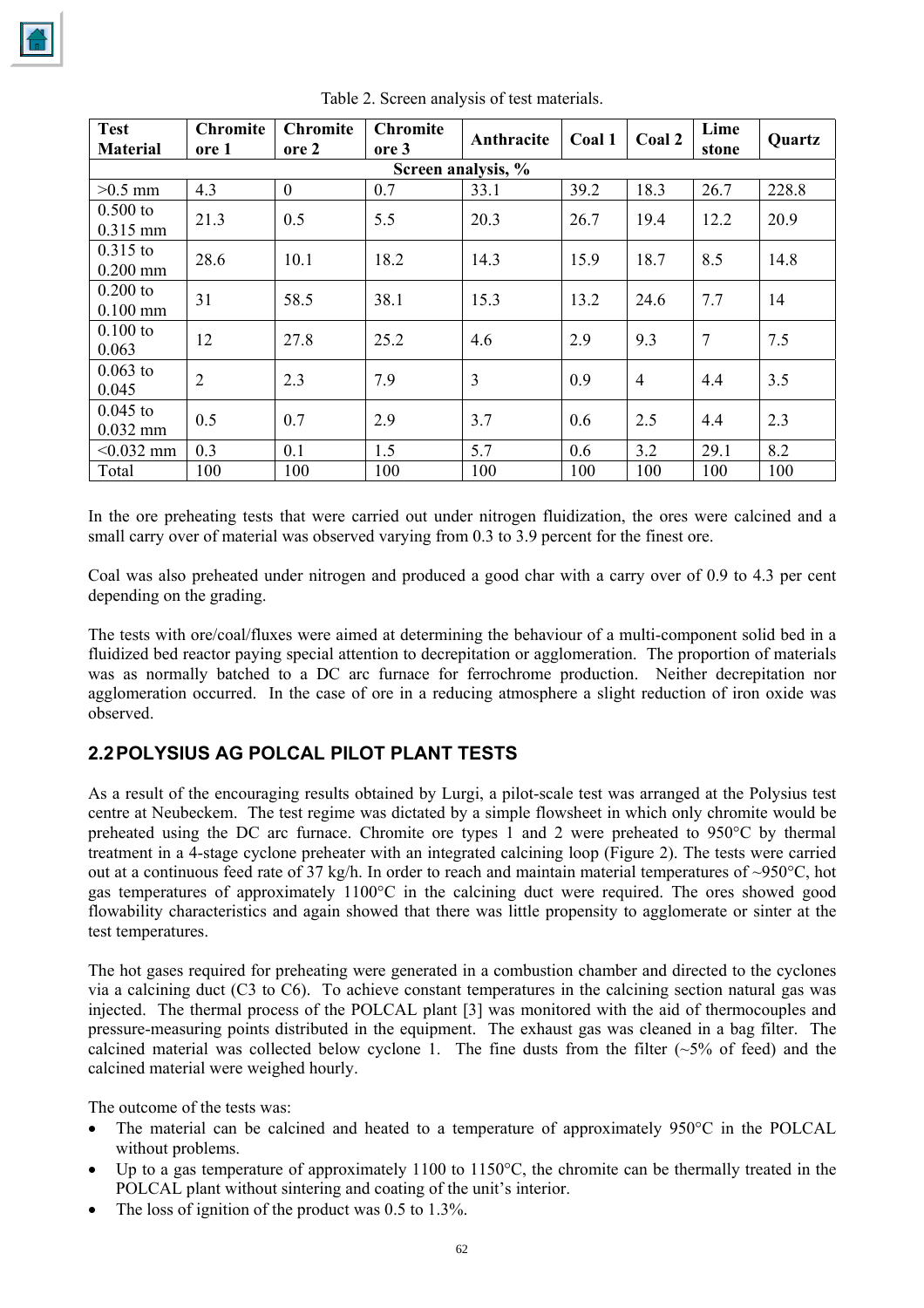

• The calcined material could be transported from the underflow of cyclone 1 by a rotary airlock feeder without problems.



Figure 2. Diagram of the POLCAL pilot-plant (Courtesy Polysius AG.)

# **3. FLOWSHEETING**

# **3.1 Development**

Mintek's Pyrosim computer simulation software package was used throughout to generate the mass and energy balances for each flowsheet option. As seen in Figure 3, three types of unit operation were set up, namely, a DC arc furnace, a preheater, and a gas plant or scrubber. The basic assumptions associated with each of these unit operations are summarised as follows:

#### *3.1 1 DC arc furnace*

For this unit an empirical model was used based on Mintek's DC arc ferrochrome experience. Raw materials were assumed to be LG6 chromite fines, duff anthracite and coal, limestone, silica, electrodes, and air. Slag, metal, gas, dust, and solids form the basis of the furnace product streams. The solid stream has been incorporated in order to provide for excess carbon fed to the unit and is assumed to leave the furnace with the slag. Slag is assumed to be at the operating temperature of 1650°C, while metal and gas, dust are assumed to be 50°C and 100°C lower at 1600 °C and 1550°C, respectively. The reason for this is than in practice the metal temperature is usually lower due to a thermal gradient across the slag and the offgas and dust lose energy to the cooler freeboard and roof.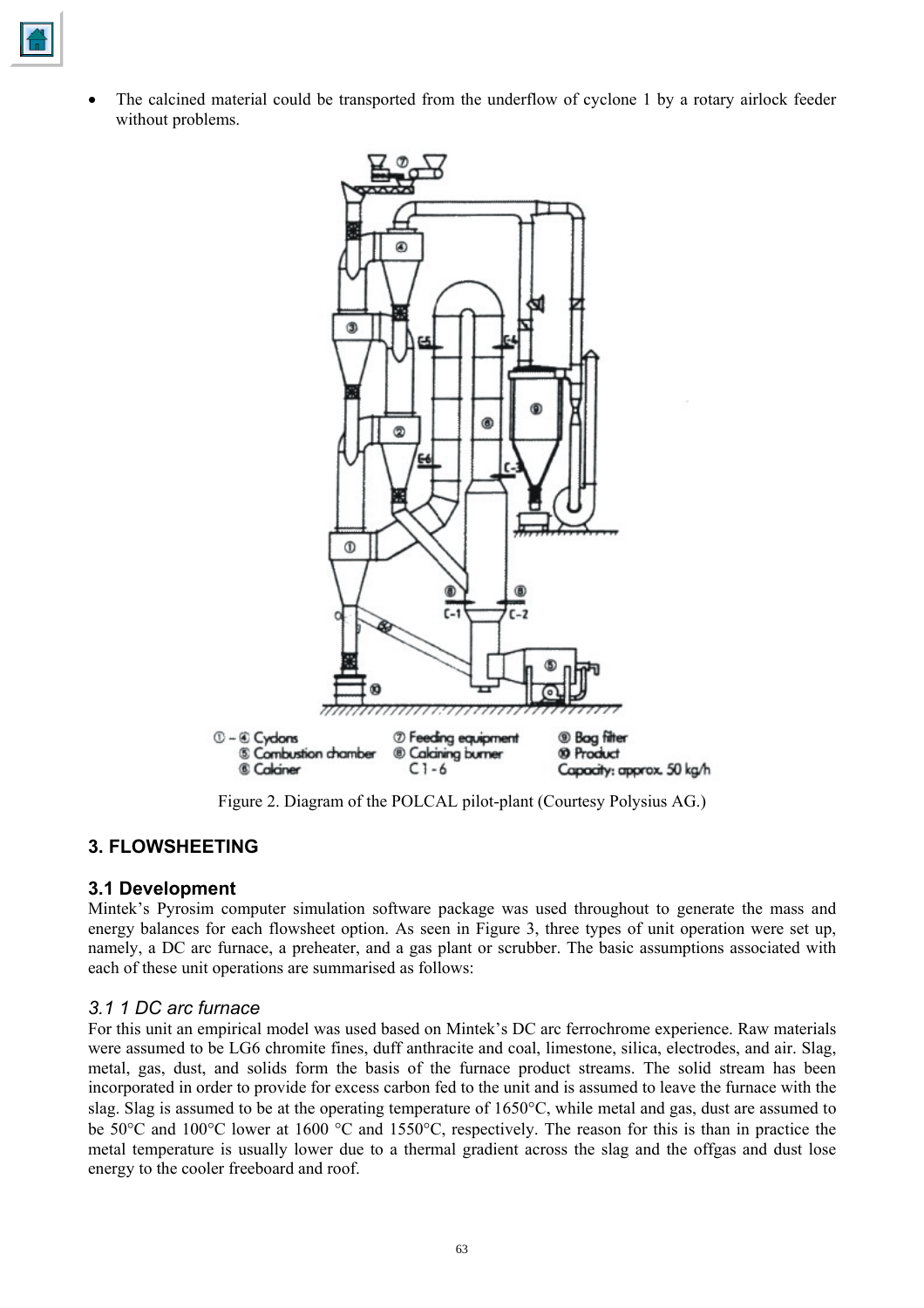#### *3.1.2 Gas plant*

In all cases for this unit a simple heater/drier model was used. This model assumes that no chemical reaction takes place and effectively separates the products into solid and gaseous streams.

#### *3.1.3 Preheater*

Energy to this unit is assumed to be via the combustion of either coal or recovered furnace off-gas (plant gas). In all cases for this unit an equilibrium model has been chosen and thus chemical reactions do take place. Product gas and dust are assumed to pass through a venturi scrubber where energy is removed from the unit in order to cool the products. Hot material flowing to the furnace is assumed to lose 100°C of preheat temperature during transportation.



Figure 3. Flowsheet example.

# **3.2 Results**

Five flowsheets processing 250kt chromite per annum were evaluated against a baseline of cold feed as follows:

- Option 1: Gas preheating of chromite and flux tranferred at 900°C, ambient temperature anthracite as reductant.
- Option 2: Gas preheating of chromite and flux tranferred at 1200°C, ambient temperature anthracite as reductant.
- Option 3: Gas preheating of chromite and flux tranferred at 900°C, ambient temperature coal as reductant.
- Option 4: Coal fired preheating of chromite and flux tranferred at 600°C with char formation as the furnace reductant.
- Option 5: Coal fired preheating of chromite and flux tranferred at 900°C with char formation as the furnace reductant.

A summary of the various flowsheet options is given in Table 3. Here gas-fired preheating of chromite and fluxes to 1200°C, utilising coal at ambient temperature as a reductant, appears to be the most favourable in terms of furnace power and energy requirements. As is to be expected, the higher the temperature of the preheated material the better, provided the chromite does not sinter. Coal-fired preheating of chromite and fluxes in excess of 600°C is costly due to inefficient burning of coal to produce both preheat energy and solid reductant (char) for the downstream furnace.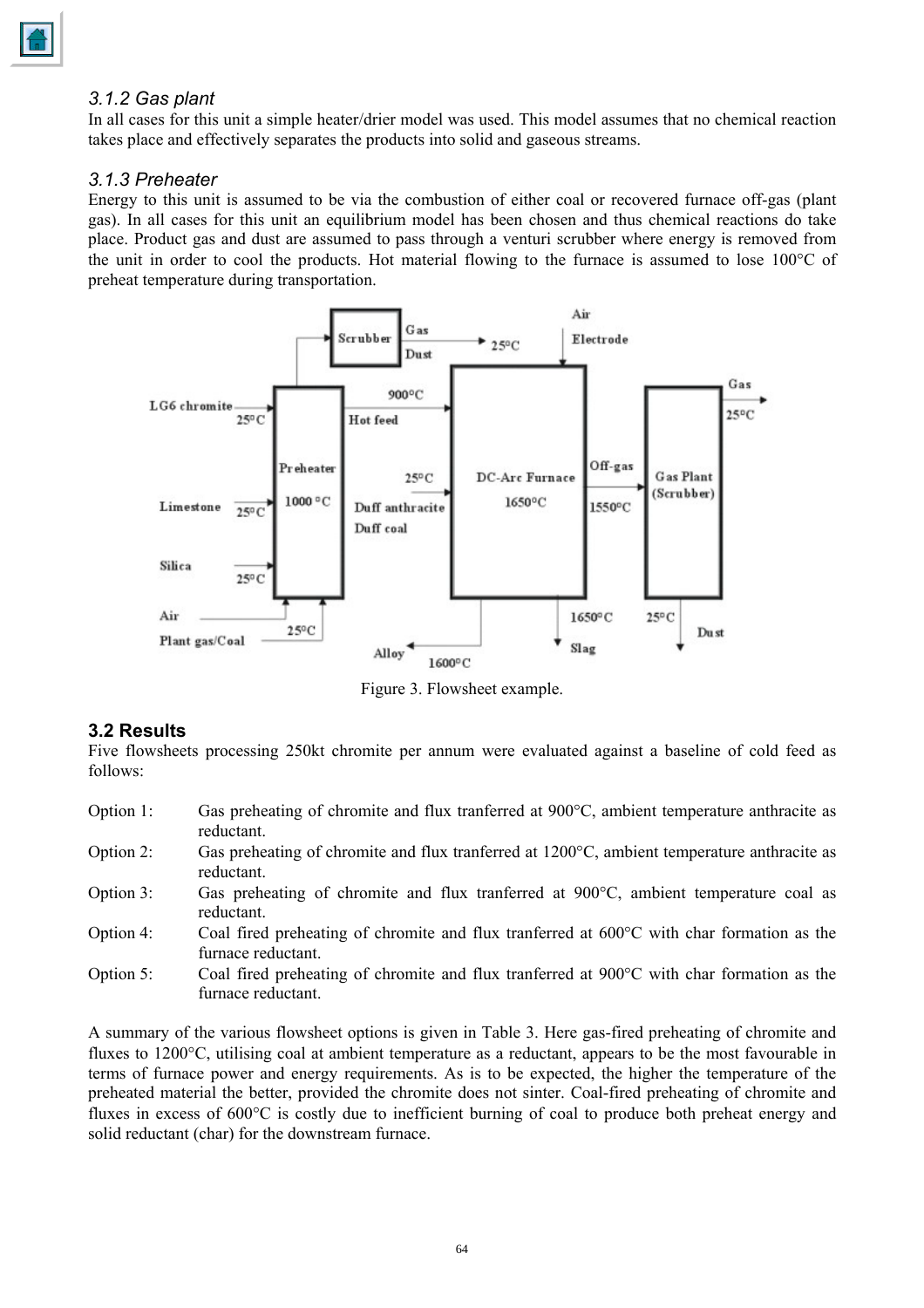Although coal is seen to be the more economic reductant, blending of coal and anthracite is reputed to be of practical benefit in process control. The additional benefit of simultaneously preheating the fluxes, although not shown here, is small  $(-5\%$  energy saving) and therefore the added complexity introduced by preheating these materials would have to be weighed up against the economics.

| Operating                          | <b>Base case</b><br>(all feed at<br>$25^{\circ}$ C) | <b>Gas-fired Preheater</b> |                          |                              | <b>Coal-fired Preheater</b> |                          |  |
|------------------------------------|-----------------------------------------------------|----------------------------|--------------------------|------------------------------|-----------------------------|--------------------------|--|
| <b>Parameter</b>                   |                                                     | <b>Option 1</b>            | <b>Option 2</b>          | <b>Option 3</b>              | <b>Option 4</b>             | <b>Option 5</b>          |  |
| Furnace power (MW)                 | 62.4                                                | 51.7                       | 48.7                     | 47.8                         | 51.7                        | 49.0                     |  |
| Process<br>energy<br>(MWh/t alloy) | 3.97                                                | 3.11                       | 2.91                     | 2.87                         | 3.10                        | 2.92                     |  |
| Silica $(kt/a)$                    | 25                                                  | 25                         | 25                       | 22.5                         | 20                          | 8                        |  |
| Limestone $(kt/a)$                 | 28                                                  | 28                         | 28                       | 30.5                         | 30.5                        | 40                       |  |
| Anthracite $(kt/a)$                | 85.2                                                | 79.3                       | 79.3                     | $\qquad \qquad \blacksquare$ | ۰                           | $\overline{\phantom{a}}$ |  |
| Coal $(kt/a)$                      | ۰                                                   | $\overline{\phantom{a}}$   | $\overline{\phantom{a}}$ | 99.2                         | 142.7                       | 361.2                    |  |
| Plant gas $(kt/a)$                 | ۰                                                   | 56.3                       | 92.5                     | 92.0                         | ۰                           |                          |  |
| Furnace off-gas $(kt/a)$           | 130.4                                               | 115.2                      | 115.2                    | 130.8                        | 100.0                       | 100.9                    |  |
| Preheat off-gas $(kt/a)$           | $\overline{\phantom{a}}$                            | 201.7                      | 322.4                    | 330.3                        | 266.3                       | 1035.6                   |  |

Table 3. Flowsheet summary, 250kt/a LG6 Chromite.

# **3.3 Technical Evaluation**

While preheating of the furnace feed, or part thereof to varying degrees, indicates significant potential downstream energy savings, this can only be realised if equipment and control issues are addressed. Materials of construction will be a restriction in the maximum temperature that can be obtained and thus the suitable choice of preheater is dependent not only on its ability to preheat but also on the unit's availability (physical wear etc.) and controllability. Feed attrition and fines generation is an additional consideration.

The higher the operating temperature the greater the likelihood of mechanical failure and also the need for improved furnace control. DC arc furnace smelting of ferrochromium is an open bath process, which relies heavily on the balance between feed and energy input to ensure containment. As feed is preheated to greater temperatures the furnace energy requirements decrease and thus the margin for error per ton of feed becomes more critical. The introduction of both preheating and pre-reduction would exacerbate the situation even further.

Considering the above it is felt that the use of furnace off-gas to pre-heat the chromite and fluxes to 1000ºC (furnace charge at 900°C), charging the reductant at ambient temperature to the furnace, is the more prudent option.

# **4. ECONOMIC EVALUATION**

The flowsheet selected for economic evaluation was that of gas-fired preheating of chromite only at a temperature of 1000°C (charged at 900°C to the furnace) with reductant charged at ambient temperature to the furnace. The incorporation of the flux into the preheater feed stream and the possibility of increasing the preheat temperature, were allowed for as future developments.

# **4.1 Operating Costs**

Table 4 summarises the operating cost comparison between a typical AC Furnace process flowsheet and the improved DC flowsheet. As can be seen here, the operating costs are similar with lower reductant cost for the DC operation (anthracite vs. metallurgical coke or char) being offset by increased furnace consumables and maintenance costs.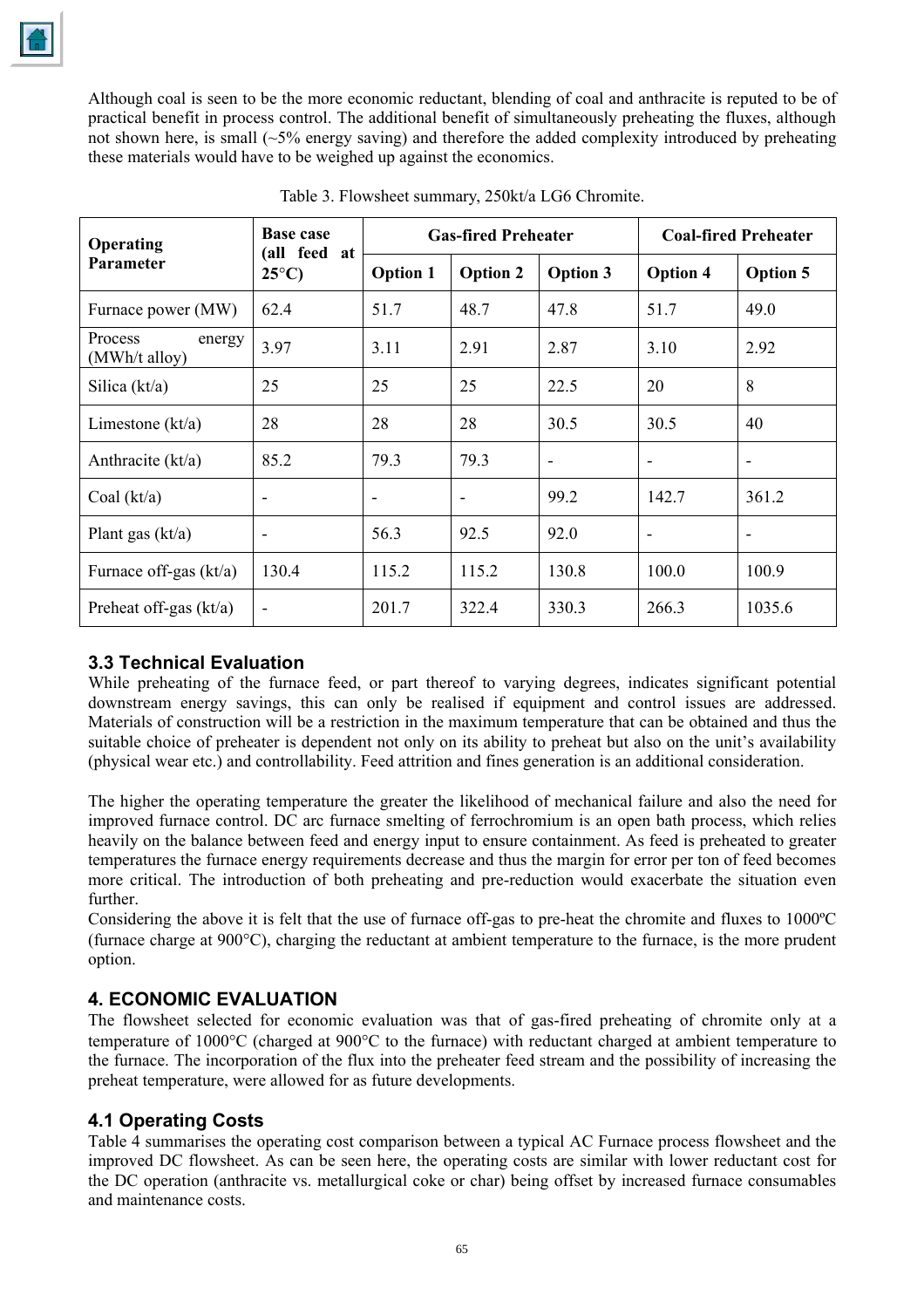

|                                       |                       | <b>ZAR/t FeCr</b>                      |
|---------------------------------------|-----------------------|----------------------------------------|
|                                       |                       | <b>Advantage of DC Furnace Process</b> |
| <b>Feedstock:</b>                     | Chromite Ore          | 15                                     |
|                                       | Reductants            | 114                                    |
|                                       | Fluxes                | $\theta$                               |
| <b>Consumables:</b>                   | Pellet/Sinter         | 17                                     |
|                                       | Preheater             | $-12$                                  |
|                                       | Furnace               | $-105$                                 |
| Utilities:                            | Pellet/Sinter         | 21                                     |
|                                       | Preheater             | $-1$                                   |
|                                       | Furnace               | $-37$                                  |
| Labour:                               | Pellet/Sinter - Shift | 19                                     |
|                                       | Preheater             | $-13$                                  |
|                                       | Furnace - Shift       | 3                                      |
|                                       | Other                 | $\theta$                               |
| Maintenance and Spares: Pellet/Sinter |                       | 34                                     |
|                                       | Preheater             | $-10$                                  |
|                                       | Furnace               | $-39$                                  |
| Other                                 |                       | 1                                      |
| <b>TOTAL</b>                          |                       | 7                                      |

Table 4. Operating cost summary.

# **4.2 Capital**

Based on the flowsheet requirements a comparison summary of the capital requirements for a typical AC process flowsheet and the improved DC flowsheet is shown in table 5. The DC option consists of a 60MW furnace linked to a four-stage suspense heater based on the Polysius POLCAL process.

Here the capital costs of the AC operation far exceed those of the improved DC alternative primarily due to the pelletizing and sintering requirements.

| Table 5. Capital cost summary. |  |
|--------------------------------|--|
|--------------------------------|--|

|                                              | <b>ZAR '000</b>                        |
|----------------------------------------------|----------------------------------------|
|                                              | <b>Advantage of DC Furnace Process</b> |
| Pre-Investment Expenditure                   |                                        |
| Mining                                       |                                        |
| Site Preparation                             |                                        |
| Raw Materials Receipt and Stockpiling        |                                        |
| Raw Materials Conditioning and Proportioning | $-40,000$                              |
| Pelletising and Sintering                    | 222,000                                |
| <b>Furnace and Preheating</b>                | $-42,000$                              |
| <b>Hot Metal Handling</b>                    |                                        |
| Slag Handling and Removal                    |                                        |
| Final Product Handling and Storage           |                                        |
| <b>On-Site Auxiliary Facilities</b>          |                                        |
| <b>On-Site Facilities</b>                    |                                        |
| <b>TOTAL</b>                                 | 140,000                                |